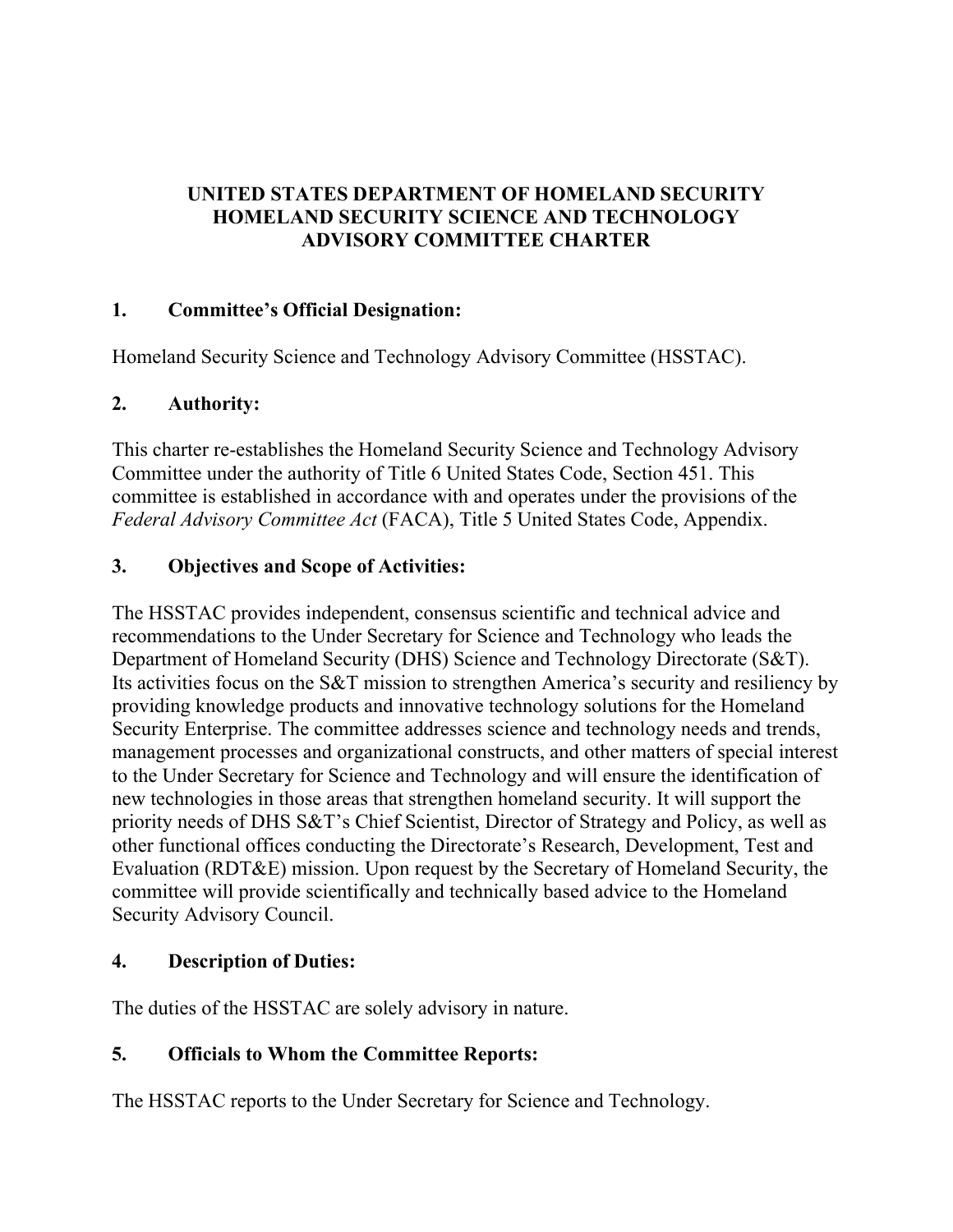## **6. Agency Responsible for Providing Necessary Support:**

DHS S&T is responsible for providing financial and administrative support to the HSSTAC.

# **7. Estimated Annual Operating Costs and Staff Years:**

Assuming a full committee and full meeting schedule, the estimated annual operating costs of the HSSTAC are not to exceed \$800,000 including travel, logistics support, and personnel costs for 2.0 staff years of support. Additional subcommittee expenses will not exceed the allotted budget without additional funding that complies with the Antideficiency Act (ADA).

# **8. Designated Federal Officer:**

The Under Secretary for Science and Technology will appoint full-time or permanent part-time employees of S&T as the HSSTAC Designated Federal Officer (DFO) and Alternate DFO(s). The DFO or an Alternate DFO approves or calls the HSSTAC meetings and any subcommittee meetings, approves meeting agendas, attends all committee and subcommittee meetings, adjourns any meeting when the DFO determines adjournment to be in the public interest, and chairs meetings when directed to do so by the Under Secretary for Science and Technology.

## **9. Estimated Number and Frequency of Meetings:**

The HSSTAC anticipates meeting quarterly or at the request of the chair and the approval of the DFO. Where possible and applicable, virtual options will be pursued in lieu of inperson meetings. Members may be reimbursed for travel and per diem, and all HSSTAC business travel must be approved in advance by the DFO or Alternate DFO. Committee meetings are open to the public unless a determination is made by the appropriate DHS official in accordance with DHS policy and directives that the meeting should be closed in accordance with Title 5, United States Code, Section 552b(c).

## **10. Duration:**

Continuing.

## **11. Termination:**

This charter is in effect for two years from the date it is filed with Congress unless sooner terminated. The charter may be renewed at the end of this two-year period in accordance with Section 14 of FACA.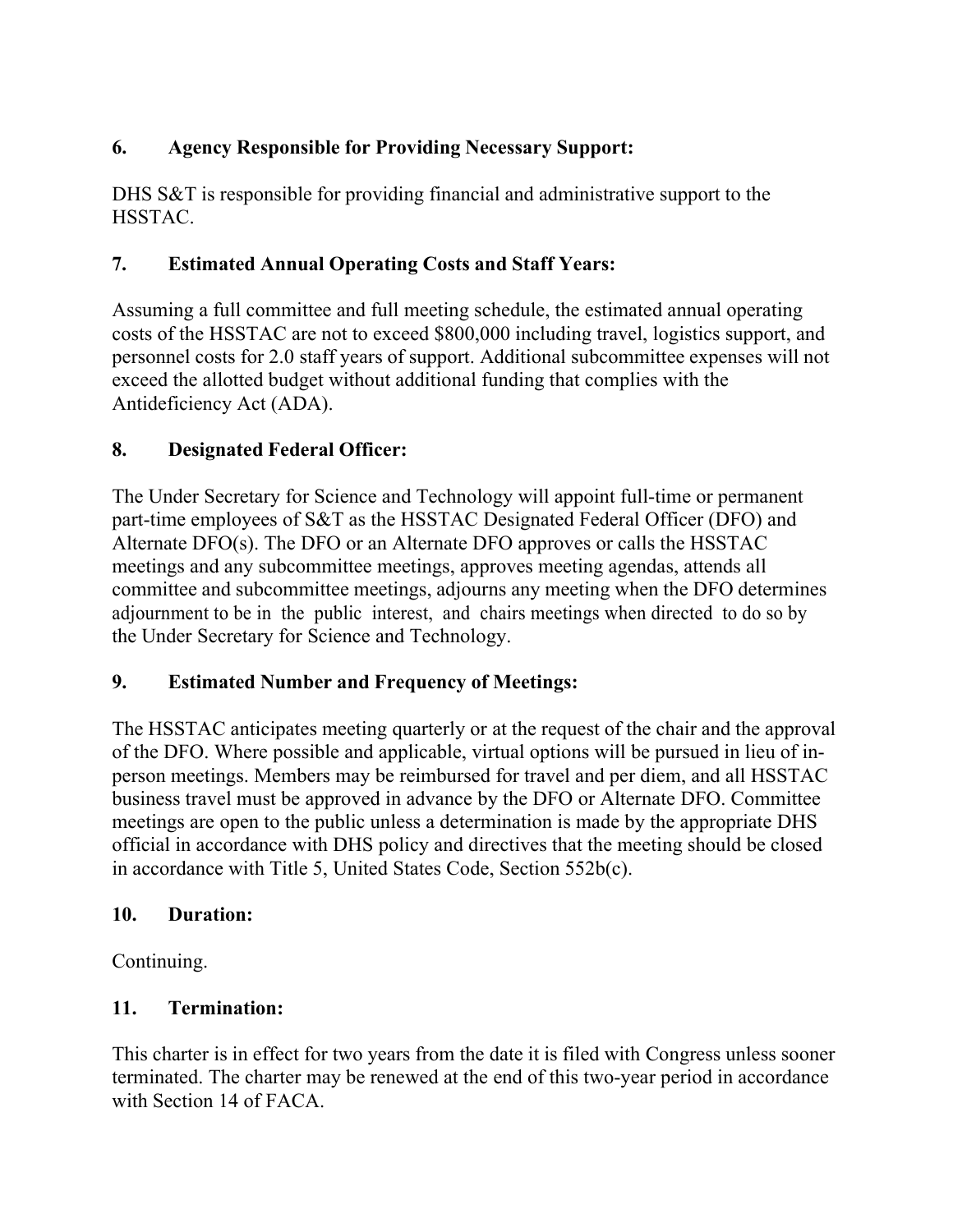### **12. Membership and Designation:**

The HSSTAC consists of up to 40 members who are appointed by and serve at the pleasure of the Secretary. In order for the Under Secretary for Science and Technology to fully leverage broad-ranging experience and education, the HSSTAC must be diverse with regard to professional and technical expertise. The Under Secretary should also pursue opportunities, consistent with applicable law, to compose a committee that reflects the diversity of the nation's people. To ensure both stimulating and pragmatic opinions, the committee includes public and private sector perspectives from industry, academia, and government (including former members of the Federal Government or former or current members of state or local government who can provide the perspective of government implementation of any recommendations) and the first-responder community. Members will be eminent authorities in fields of science and technology relevant to the homeland security enterprise, acquisition processes, first-responder needs, strategy and management of research and development organizations, governmentindustry partnerships, and operational experience in a homeland security context. To ensure both broad and deep expertise, membership will represent both technical expertise and management or operational experience. The technical experts will include research scholars who have published in peer-reviewed journals. All members shall serve as either Special Government Employees (SGE) as defined in Title 18, United States Code, Section

202(a); Regular Government Employees (RGE)—a full-time or permanent part-time employee of the Federal Government; or Representative Members—a representative is an individual who serves on an advisory committee to provide it with the point of view of a nongovernmental entity. SGE members will be appointed as experts and consultants pursuant to 5 U.S.C. § 3109 and serve as Special Government Employees (SGE) as defined in 18 U.SC. § 202(a) and must complete a New Entrant Office of Government Ethics (OGE) Confidential Financial Disclosure Report (OGE 450) and ethics training annually. SGE appointments are personal to the member and cannot be transferred to another individual or other employees of the member's organization of employment. Members will be required to sign a non-disclosure agreement (NDA). Members may also be required to obtain a security clearance. Appointments will be staggered to ensure continuity.

Members will serve two- or three-year terms. A person who has completed two consecutive full terms of service on the HSSTAC is ineligible for re-appointment during the one-year period following the expiration of the second term.

A member appointed to fill an unexpired term shall serve the remainder of that term. In the event the HSSTAC terminates, all appointments to the committee shall terminate.

### **13. Officers:**

The Under Secretary for Science and Technology shall appoint one of the members of the HSSTAC as the chair and one of the members as the vice-chair. The vice-chair will act as the chair in the absence or incapacity of the chair or in the event of a vacancy in the